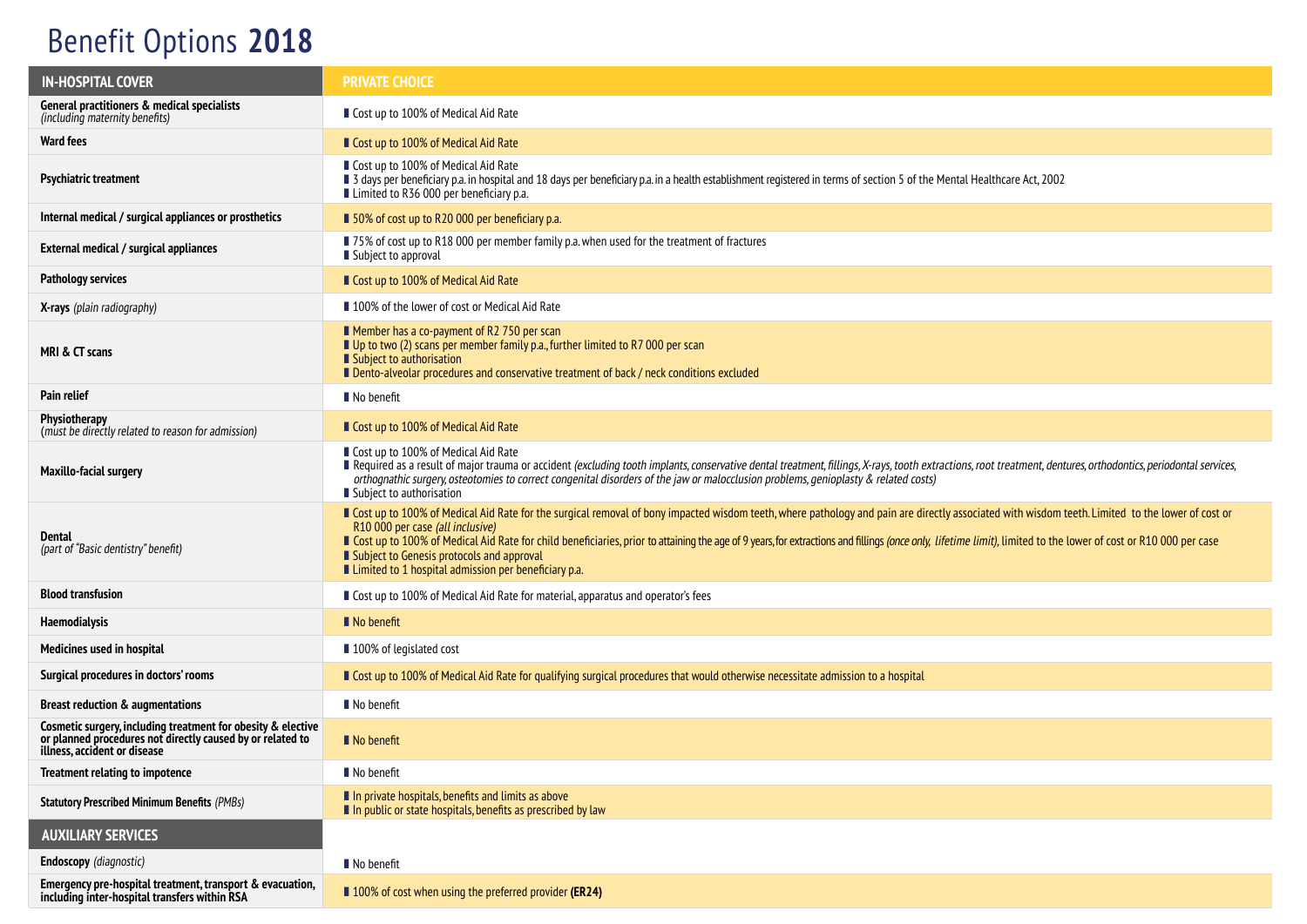## Benefit Options **2018**

| <b>MAJOR MEDICAL ILLNESS COVER</b>                                                                                                                                                                                                                                                                                                  | <b>PRIVATE CHOICE</b>                                                                                                                                                                                                                                                                                                                                                                                                                                                                                                                                                                                                                                                                                                     |  |  |
|-------------------------------------------------------------------------------------------------------------------------------------------------------------------------------------------------------------------------------------------------------------------------------------------------------------------------------------|---------------------------------------------------------------------------------------------------------------------------------------------------------------------------------------------------------------------------------------------------------------------------------------------------------------------------------------------------------------------------------------------------------------------------------------------------------------------------------------------------------------------------------------------------------------------------------------------------------------------------------------------------------------------------------------------------------------------------|--|--|
| Procedures & medication administered in & out-of-hospital<br>for:-                                                                                                                                                                                                                                                                  | Annual in-hospital limit of R50 000 per beneficiary up to 100% of Medical Aid Rate for cancer, stroke, motor-neuron disease and organ transplant<br>■ Out-of-hospital benefits limited to Statutory Prescribed Minimum Benefits (PMBs) in public or state hospitals.                                                                                                                                                                                                                                                                                                                                                                                                                                                      |  |  |
| Cancer                                                                                                                                                                                                                                                                                                                              |                                                                                                                                                                                                                                                                                                                                                                                                                                                                                                                                                                                                                                                                                                                           |  |  |
| <b>Stroke</b>                                                                                                                                                                                                                                                                                                                       |                                                                                                                                                                                                                                                                                                                                                                                                                                                                                                                                                                                                                                                                                                                           |  |  |
| Organ transplant                                                                                                                                                                                                                                                                                                                    |                                                                                                                                                                                                                                                                                                                                                                                                                                                                                                                                                                                                                                                                                                                           |  |  |
| Hospice<br>$\blacksquare$ Accommodation<br>$\blacksquare$ Home care visits<br>$\blacksquare$ Home visits by medical practitioner                                                                                                                                                                                                    |                                                                                                                                                                                                                                                                                                                                                                                                                                                                                                                                                                                                                                                                                                                           |  |  |
| <b>CHRONIC COVER</b><br>(SUBJECT TO AUTHORISATION & REGISTRATION)                                                                                                                                                                                                                                                                   |                                                                                                                                                                                                                                                                                                                                                                                                                                                                                                                                                                                                                                                                                                                           |  |  |
| Prescribed chronic disease list conditions                                                                                                                                                                                                                                                                                          | ■ Limited to the extent of the therapeutic algorithms<br>100% of the cost of formulary drugs                                                                                                                                                                                                                                                                                                                                                                                                                                                                                                                                                                                                                              |  |  |
| <b>OUT-OF-HOSPITAL COVER</b>                                                                                                                                                                                                                                                                                                        |                                                                                                                                                                                                                                                                                                                                                                                                                                                                                                                                                                                                                                                                                                                           |  |  |
| <b>Savings facility</b>                                                                                                                                                                                                                                                                                                             | No Benefit                                                                                                                                                                                                                                                                                                                                                                                                                                                                                                                                                                                                                                                                                                                |  |  |
| Medicines & prescription spectacle / contact lenses                                                                                                                                                                                                                                                                                 | No Benefit                                                                                                                                                                                                                                                                                                                                                                                                                                                                                                                                                                                                                                                                                                                |  |  |
| <b>Consultation Benefit:</b><br>General practitioners & medical specialists<br>Speech therapy & audiology<br>$\blacksquare$ Psychologist<br>■ Chiropractic services<br>Dietician's services<br>Social worker<br>Physiotherapy / Biokinetics<br>$\blacksquare$ Optometrist<br>Alternative treatments<br>Homeopath & related services | No Benefit                                                                                                                                                                                                                                                                                                                                                                                                                                                                                                                                                                                                                                                                                                                |  |  |
| <b>External surgical appliances</b> (including repair)                                                                                                                                                                                                                                                                              | No Benefit                                                                                                                                                                                                                                                                                                                                                                                                                                                                                                                                                                                                                                                                                                                |  |  |
| Radiology (i.e. X-rays) & pathology services                                                                                                                                                                                                                                                                                        | No Benefit                                                                                                                                                                                                                                                                                                                                                                                                                                                                                                                                                                                                                                                                                                                |  |  |
| MRI & CT scans                                                                                                                                                                                                                                                                                                                      | No Benefit                                                                                                                                                                                                                                                                                                                                                                                                                                                                                                                                                                                                                                                                                                                |  |  |
| <b>Basic dentistry</b>                                                                                                                                                                                                                                                                                                              | Covered at the lower of cost or Medical Aid Rate for the following qualifying dental benefits (per beneficiary p.a.) when obtained from a registered Dental Practitioner:<br>$\blacksquare$ Three (3) dental oral examinations<br>$\blacksquare$ Six (6) fillings<br>lacktractions<br>Six (6) plain X-rays for conservative dentistry (excluding wide angle / panorex imaging and CT / MRI scans)<br>■ Two (2) root canal treatments, excluding root canal treatment on wisdom teeth<br>■ Crowns, bridges or dentures limited to the lower of cost or Medical Aid Rate, further limited to R3 500<br>I Surgical removal of bony impacted wisdom teeth, where pathology and pain are directly associated with wisdom teeth |  |  |
| Advanced dentistry (i.e. orthodontic treatment, implants, etc.)                                                                                                                                                                                                                                                                     | No Benefit                                                                                                                                                                                                                                                                                                                                                                                                                                                                                                                                                                                                                                                                                                                |  |  |